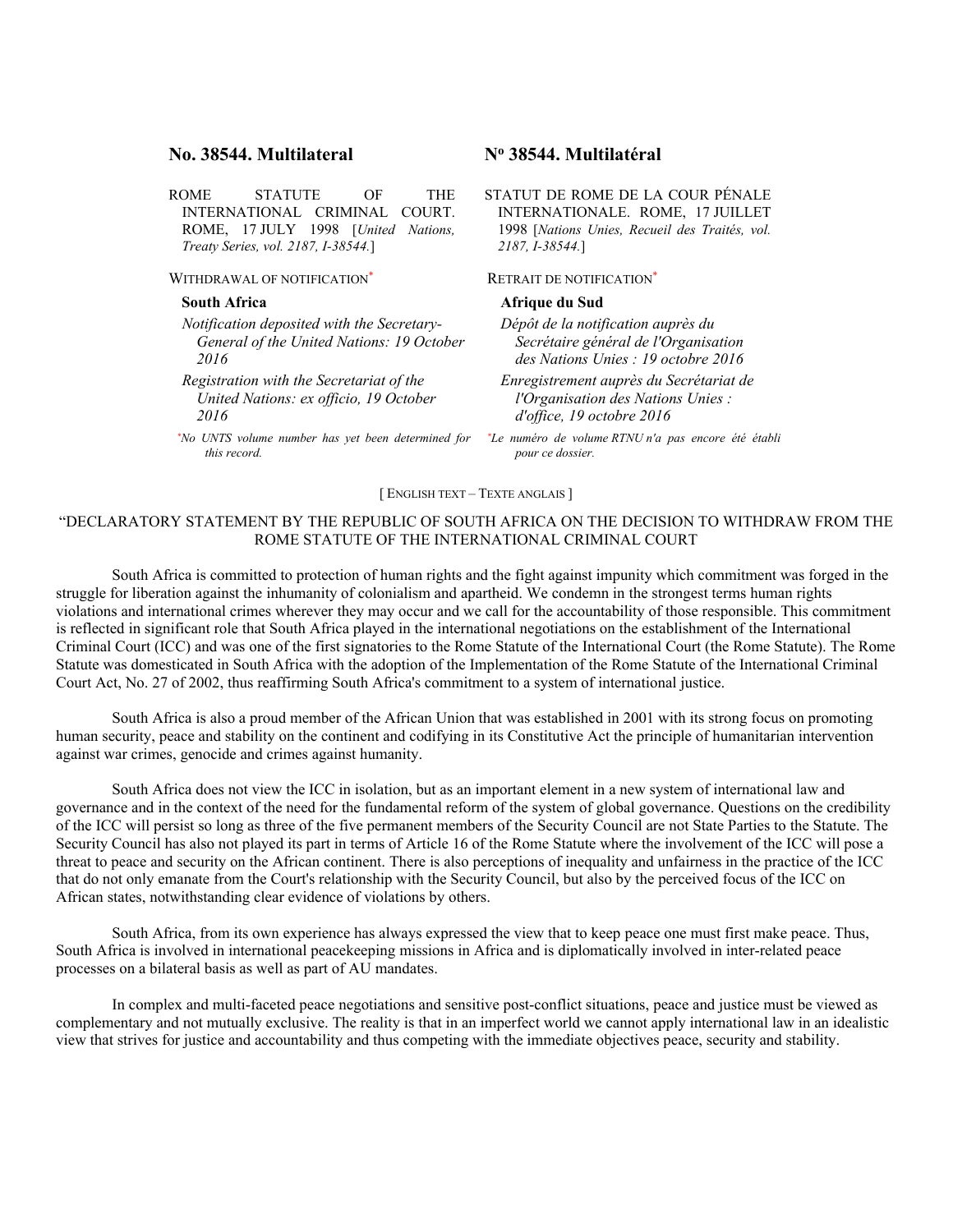In 2015, South Africa found itself in the unenviable position where it was faced with conflicting international law obligations which had to be interpreted within the realm of hard diplomatic realities and overlapping mandates when South Africa hosted the 30th Ordinary Session of the Permanent Representatives Committee, the 27th Ordinary Session of the Executive Council and the 25th Ordinary Session of the Assembly of the African Union ('the AU Summit'), from 7 to 15 June 2015. South Africa was faced with the conflicting obligation to arrest President Al Bashir under the Rome Statute, the obligation to the AU to grant immunity in terms of the Host Agreement, and the General Convention on the Privileges and Immunities of the Organization of African Unity of 1965 as well as the obligation under customary international law which recognises the immunity of sitting heads of state. Furthermore, there are no clarity on the nature and scope of the provisions of Article 98 of the Rome Statute and its relationship with Article 27, which is reflected by the inconsistencies in the findings of the Pre-Trail Chambers in the Malawi and Chad cases, on the one hand, and the DRC case on the other hand. Article 27 and Article 98 represent the intersection of the law on immunities applying to Heads of State and Government, and the cooperation obligation of States Parties to the Rome Statute. The relationship between State Parties and non-State Parties continue to be governed by customary international law that bestows on a Head of State immunity *ratione personae*. Arrest of such a person by a State Party pursuant to its Rome Statute obligations, may therefore result in a violation of its customary international law obligations.

In order to address this untenable position, South Africa used the mechanism of consultation available under Article 97 of the Rome Statute, the first State Party to do so, but to no avail. There are no procedures to guide Article 97 consultations, and South Africa is disappointed that the process, that in our view should clearly have been a diplomatic process was turned into a judicial process. As a result of the lack of clarity in the Rome Statutes and in the Rules of Procedure and Evidence, the experience with the ICC left South Africa with the sense that a violation of its fundamental right to be heard was violated.

This is the background against which South Africa has requested the Assembly of State Parties to develop Rules and Procedures relating to Article 97 consultations in order for Parties that find themselves in a similar position in future, to have the confidence that they can do so on the basis of agreed procedures. South Africa also requested that Assembly of State Parties to clarify the nature and scope of the provisions of Article 98 of the Rome Statue and its relationship with Article 27. It is disconcerting that there was opposition to this proposal as there are fundamental differences on the issue of immunities of Heads of State.

Under these circumstances South Africa is of the view that to continue to be a State Party to the Rome Statute will compromise its efforts to promote peace and security on the African Continent. Also, there is an urgent need to assess whether the ICC is still reflective of the principles and values which guided its creation and its envisaged role as set out in the Rome Statute. The credibility and acceptability of the ICC to become the universally accepted institution for justice that will ensure the ideal of universality and equality before the law has not been realised and is under threat.

In withdrawing from the ICC, South Africa wishes to reiterate its commitment to human rights and the fight against impunity. Its history of fighting and defeating colonialism and apartheid affirms its commitment to continue to fight against any form of impunity for atrocities perpetrated anywhere in the world. Our commitment to justice and accountability remains unwavering, based on the foundational values of the South African nation, namely human rights, freedom and dignity enshrined in our Constitution<sup>"</sup>

[TRANSLATION – TRADUCTION]

## DÉCLARATION SOLENNELLE DE LA RÉPUBLIQUE SUD-AFRICAINE SUR LA DÉCISION DE SE RETIRER DU STATUT DE ROME DE LA COUR PÉNALE INTERNATIONALE

L'Afrique du Sud est déterminée à protéger les droits de l'homme et à combattre l'impunité. Cette détermination trouve son origine dans la lutte de libération contre la barbarie du colonialisme et de l'apartheid. Nous condamnons dans les termes les plus vifs les violations des droits de l'homme et les crimes internationaux où qu'ils se produisent et nous en appelons à la responsabilité de leurs auteurs. Cet engagement se constate dans le rôle essentiel que l'Afrique du Sud a joué dans les négociations internationales qui ont abouti à la création de la Cour pénale internationale (CPI), ainsi que par le fait que l'Afrique du Sud est l'un des premiers signataires du Statut de Rome de la Cour pénale internationale (Statut de Rome). Le Statut de Rome a été transposé dans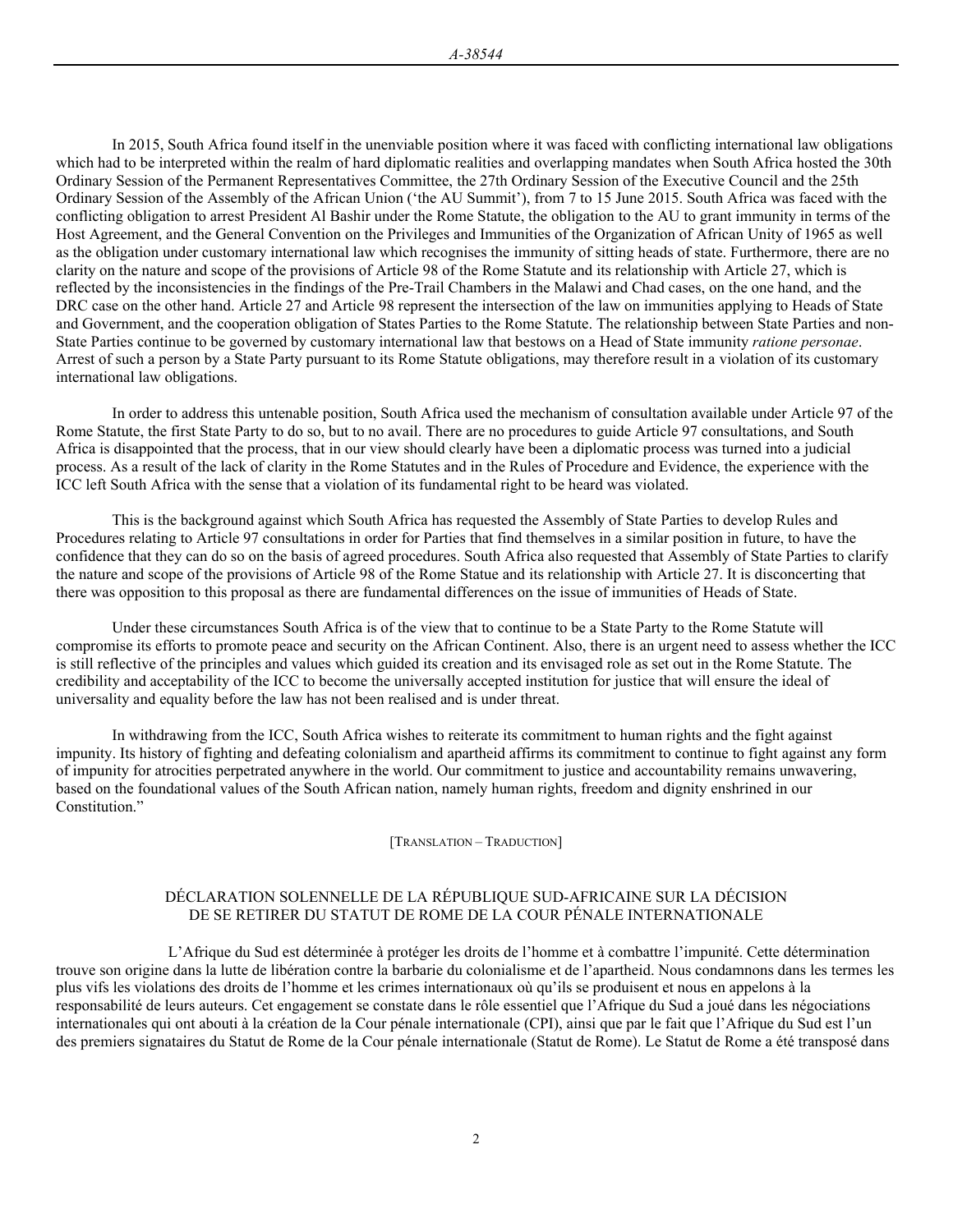la législation nationale par l'adoption de la Loi n° 27 de 2002 portant mise en œuvre du Statut de Rome de la Cour pénale internationale, réaffirmant ainsi l'engagement de l'Afrique du Sud en faveur d'un système de justice internationale.

En outre, l'Afrique du Sud est fière d'être membre de l'Union africaine – créée en 2001 – qui accorde une importance particulière à la promotion de la sécurité humaine, de la paix et de la stabilité sur le continent et qui consacre dans son Acte constitutif le principe de l'intervention humanitaire contre les crimes de guerre, le génocide et les crimes contre l'humanité.

Pour l'Afrique du Sud, la CPI se doit d'être vue, non pas isolément, mais plutôt comme une composante importante d'un nouveau système de droit international et de gouvernance internationale ; à ce titre, elle doit être placée dans le contexte d'une nécessaire réforme en profondeur du système de gouvernance mondiale. Les interrogations sur la crédibilité de la CPI persisteront tant que trois des cinq membres permanents du Conseil de sécurité ne sont pas États parties au Statut. Le Conseil de sécurité n'a pas, non plus, joué son rôle au sens de l'article 16 du Statut de Rome dans l'hypothèse où l'intervention de la CPI constituerait une menace à la paix et à la sécurité sur le continent africain. Il existe également des perceptions selon lesquelles la CPI se livre à des traitements inégaux et injustes qui émanent non seulement de la relation qu'elle entretient avec le Conseil de sécurité mais également d'une perception qui conduit à penser que la CPI accorde une attention particulière aux États africains alors que des violations patentes sont commises par d'autres.

Puisant de sa propre expérience, l'Afrique du Sud a toujours soutenu que pour préserver la paix, il faut d'abord la faire. C'est pourquoi elle participe à des missions internationales de maintien de la paix en Afrique et contribue diplomatiquement aux processus de paix sur une base bilatérale ou dans le cadre de mandats de l'Union africaine.

En contexte de négociations de paix complexes et multidimensionnelles et dans des situations post-conflictuelles délicates, la paix et la justice doivent être considérées comme complémentaires et ne s'excluant pas mutuellement. En vérité, on ne peut, dans un monde imparfait, appliquer le droit international d'une façon idéaliste qui recherche la justice et la responsabilité en les plaçant en concurrence avec les objectifs plus immédiats que sont la paix, la sécurité et la stabilité.

Du 7 au 15 juin 2015, lorsqu'elle a accueilli la 30ème session ordinaire du Comité des représentants permanents, la 27<sup>ème</sup> session ordinaire du Conseil exécutif et la 25<sup>ème</sup> session ordinaire de la Conférence des Chefs d'État et de gouvernement de l'Union africaine (« Sommet de l'UA »), l'Afrique du Sud s'est retrouvée dans une position peu enviable où elle a eu à gérer des obligations internationales antagoniques qui devaient être interprétées en tenant compte des dures réalités diplomatiques et de mandats qui se chevauchaient. L'Afrique du Sud s'est retrouvée dans l'obligation d'arrêter le Président Al-Bashir en application du Statut de Rome et, dans le même temps, dans l'obligation, due à l'UA, d'assurer à celui-ci l'immunité en vertu de l'Accord de siège et de la Convention générale sur les privilèges et immunités de l'Organisation de l'unité africaine de 1965, ainsi que dans l'obligation que lui impose le droit international coutumier qui reconnaît l'immunité aux chefs d'État en exercice. De plus, la nature et le champ d'application de l'article 98 du Statut de Rome, lu en liaison avec l'article 27 manquent de clarté, ce qu'illustrent les incohérences relevées dans les conclusions des Chambres préliminaires dans les affaires du Malawi et du Tchad, d'une part, et dans l'affaire de la RDC d'autre part. Les articles 27 et 98 se croisent à une intersection entre le droit sur les immunités dont jouissent les chefs d'État et de gouvernement et les obligations de coopération des États parties au Statut de Rome. La relation entre États parties et États non parties continue d'être régie par le droit international coutumier qui accorde aux chefs d'État une immunité *ratione personae*. Ainsi, si un État partie procédait à l'arrestation d'une telle personne, conformément aux obligations que lui impose le Statut de Rome, il pourrait enfreindre d'autres obligations découlant du droit international coutumier.

Pour résoudre cette situation intenable, l'Afrique du Sud est le premier État partie à avoir invoqué le mécanisme de consultation prévu à l'article 97 du Statut de Rome, mais en vain. Il n'existe aucune procédure pour encadrer les consultations prévues à l'article 97 et l'Afrique du Sud déplore qu'un processus qui, à son avis, devait être diplomatique ait été transformé en procédure judiciaire. Le Statut de Rome et le Règlement de procédure et de preuve manquant de clarté, et au regard de son expérience avec la CPI, l'Afrique du Sud estime que son droit fondamental à faire entendre sa cause a été violé.

Voici le contexte dans lequel l'Afrique du Sud a demandé à l'Assemblée des États parties d'élaborer un règlement pour régir les consultations prévues à l'article 97 en sorte que si des États parties venaient à se trouver dans une situation analogue, ils puissent recourir en toute confiance à des consultations sur la base d'un tel règlement. En outre, l'Afrique du Sud a demandé à l'Assemblée des États parties de clarifier la nature et le champ d'application des dispositions de l'article 98 du Statut de Rome et sa